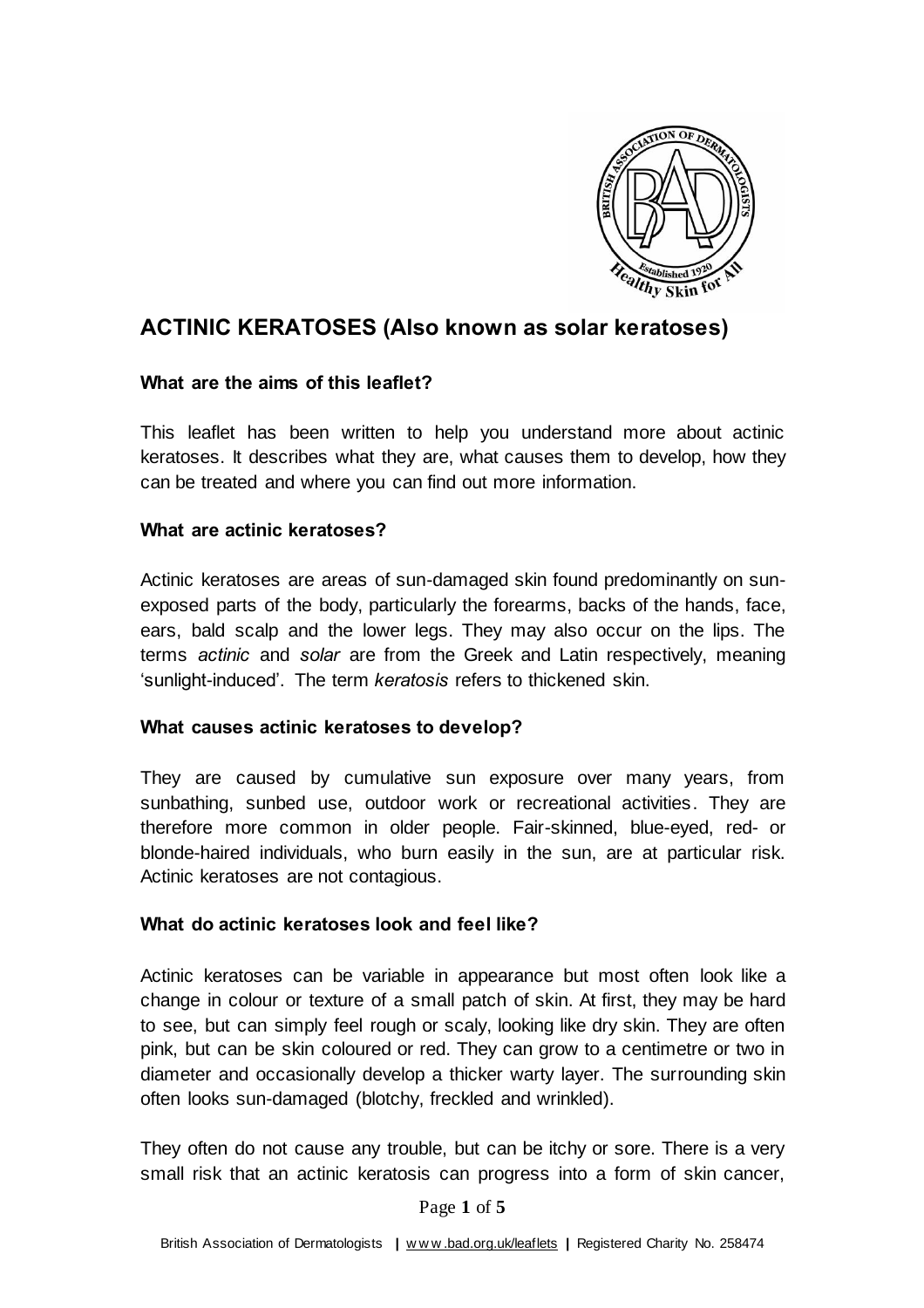called a squamous cell carcinoma. People with actinic keratoses are also at higher risk of developing other types of skin cancer, compared to someone of the same age without any actinic keratoses.

If an actinic keratosis develops into a lump, grows very quickly, becomes tender, forms an ulcer or starts to bleed, then medical advice should be sought as these changes could indicate the early onset of skin cancer [\(squamous cell carcinoma\)](http://www.bad.org.uk/site/876/default.aspx). People most at risk are those who have numerous patches of actinic keratosis and those on immunosuppressive drugs for accompanying conditions.

### **Are actinic keratoses hereditary?**

No, but some of the risk factors for developing actinic keratoses do run in families – for example, a tendency to burn easily in the sun rather than tan (skin type), red or fair hair and freckling.

# **How are actinic keratoses diagnosed?**

Usually the appearance of an actinic keratosis is sufficient to enable the diagnosis to be made by a doctor who manages skin problems, for example a GP or dermatologist. In cases of doubt, a sample (biopsy) or the whole affected area may be removed surgically under local anaesthetic for microscopic examination in the laboratory.

# **Can actinic keratoses be cured?**

An individual actinic keratosis can be cured, but many return in future years. People who have developed one actinic keratosis are at risk of developing more in the future. In general terms, the tendency to get actinic keratoses is a long term problem.

# **How can actinic keratoses be treated?**

Some actinic keratoses will resolve without treatment, especially if they are smaller and milder. Others will need treatment, and the choice of correct treatment can be discussed with your doctor. This will depend on the number and location of actinic keratoses, and other important factors which will differ between people.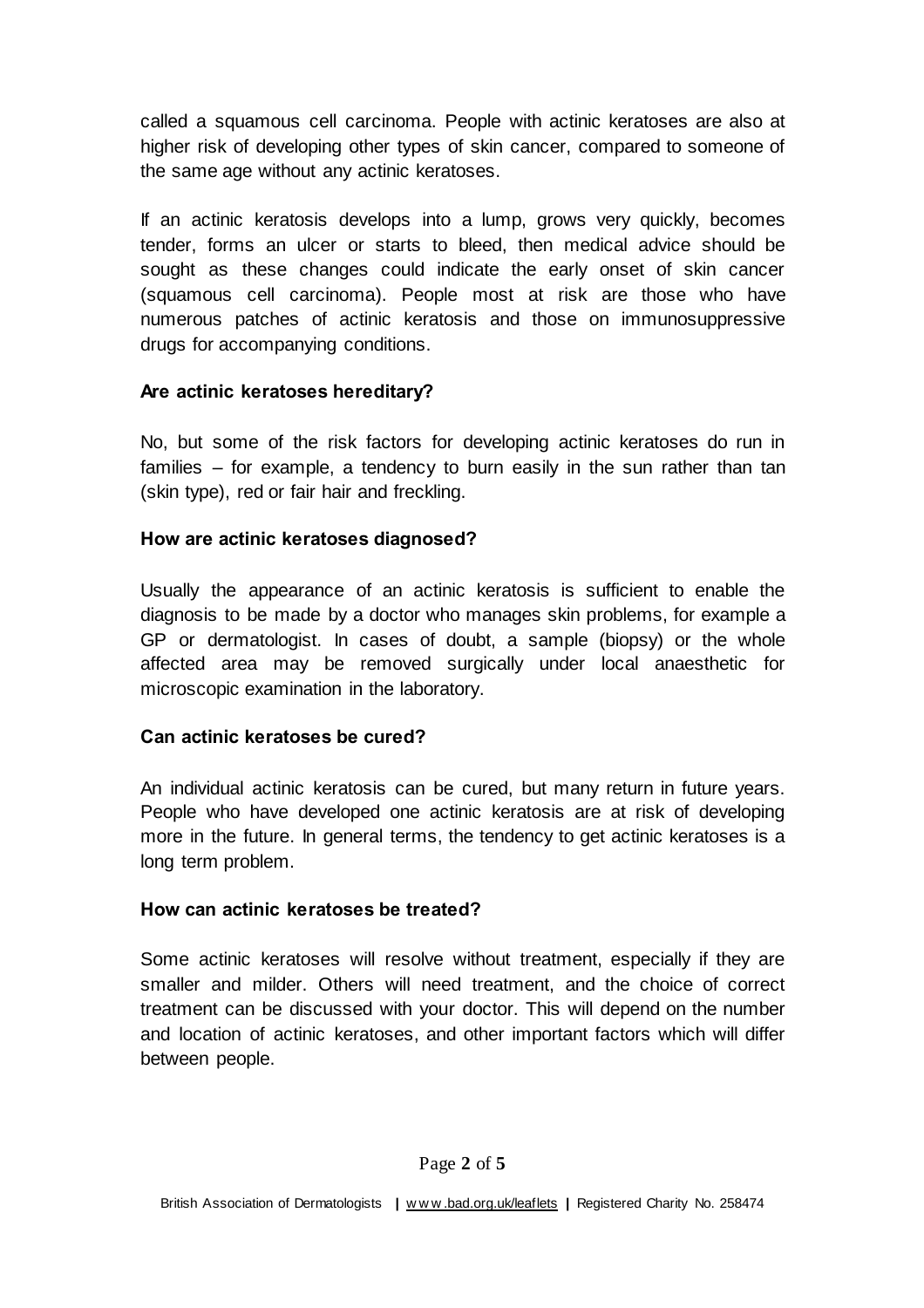### **Self-care:**

- Sun protection using sunscreen will help reduce further sun-related damage to skin, and may help improve the actinic keratoses that are present.
- Moisturiser can be used on scaly patches of actinic keratosis.

# **Treatments that your doctor can provide for actinic keratoses:**

- *Creams (topical treatments):* Several types of cream or gel can be prescribed for use at home. These includ[e 5-fluorouracil](https://www.bad.org.uk/patient-information-leaflets/5-fluorouracil-cream) or [imiquimod](https://www.bad.org.uk/for-the-public/patient-information-leaflets/imiquimod-cream) which are effective treatments. However, they often cause temporary redness and soreness of the treated areas. Diclofenac and retinoic acid are other drugs in cream or ointment form that are helpful when applied to milder actinic keratoses. Please note that the marketing authorisation for ingenol mebutate has been suspended by the Medicines and Healthcare products Regulatory Agency. Doctors have been instructed to stop prescribing it and consider other treatment options as appropriate.
- *Freezing with liquid nitrogen (cryotherapy):* This is an effective treatment which does not normally leave a scar but may make the area lose its natural pigment. Cryotherapy can be painful. (See Patient Information Leaflet on [Cryotherapy\)](http://www.bad.org.uk/for-the-public/patient-information-leaflets/cryotherapy)
- *Surgical removal:* This requires an injection into the affected skin with anaesthetic, after which the actinic keratosis can be scraped off with a sharp spoon-like instrument (a curette), or it can be cut out and the wound closed with stitches. Surgical removal leaves a scar, but provides a skin sample that can be analysed in the laboratory to confirm the diagnosis.
- *Photodynamic therapy:* A special wavelength of light is shone on to the affected areas after a medicated cream has been applied; the light activates a chemical in the cream which then treats the actinic keratosis. This treatment is only available in certain hospitals (see Patient Information Leaflet on [Photodynamic Therapy\)](http://www.bad.org.uk/for-the-public/patient-information-leaflets/photodynamic-therapy).
- *Laser treatment*

# **How can I protect my skin?**

Protecting your skin from the sun will help reduce the number of new actinic keratoses you get and will reduce the risk of developing a sun-induced skin cancer. You should be extra cautious in the sun by following these recommendations: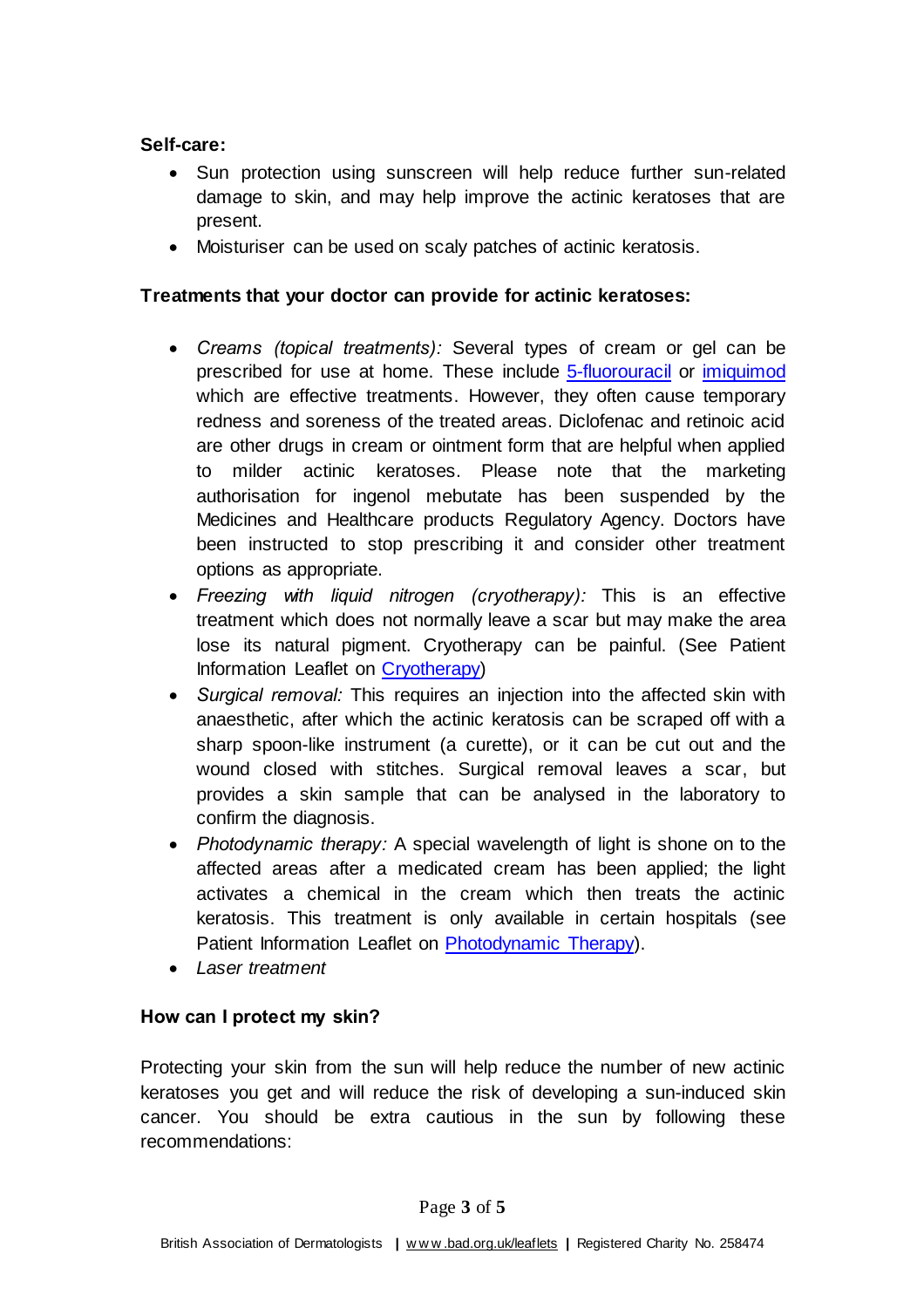- Protect yourself from the sun between 11am to 3pm when the sun is at its strongest.
- Wear protective clothing hats, long sleeves, long skirts or trousers.
- Apply a sunscreen that blocks both UVA and UVB light and with a sun protection factor of 30 or above regularly to exposed skin before going into the sun. Re-apply the sun cream according to the manufacturer's recommendations, especially if sweating or after swimming, when you are out in the sun.
- Protecting your children from the sun in the same way may reduce their risk of developing actinic keratoses and skin cancers in the future
- Avoid artificial sunlamps, including sunbeds and UV tanning cabinets.
- Be skin aware examine your own skin every few months and see your doctor if you notice something new that appears abnormal. If an actinic keratosis starts to develop into a lump or starts to bleed, then visit your GP. These symptoms can indicate that it has changed into a skin cancer. **Early treatment is usually curative.**
- **People who actively avoid sun exposure should have their vitamin D levels checked and monitored. You may be advised to take a vitamin D supplement by your GP.**

#### **Vitamin D advice**

The evidence relating to the health effects of serum Vitamin D levels, sunlight exposure and Vitamin D intake remains inconclusive. Avoiding all sunlight exposure if you suffer from light sensitivity, or to reduce the risk of melanoma and other skin cancers, may be associated with Vitamin D deficiency.

Individuals avoiding all sun exposure should consider having their serum Vitamin D measured. If levels are reduced or deficient, they may wish to consider taking supplementary vitamin D3, 10-25 micrograms per day, and increasing their intake of foods high in Vitamin D such as oily fish, eggs, meat, fortified margarines and cereals. Vitamin D3 supplements are widely available from health food shops.

#### **Where can I find out more about actinic keratoses?**

*References:*

*British Association of Dermatologists' guidelines for the care of patients with actinic keratosis*